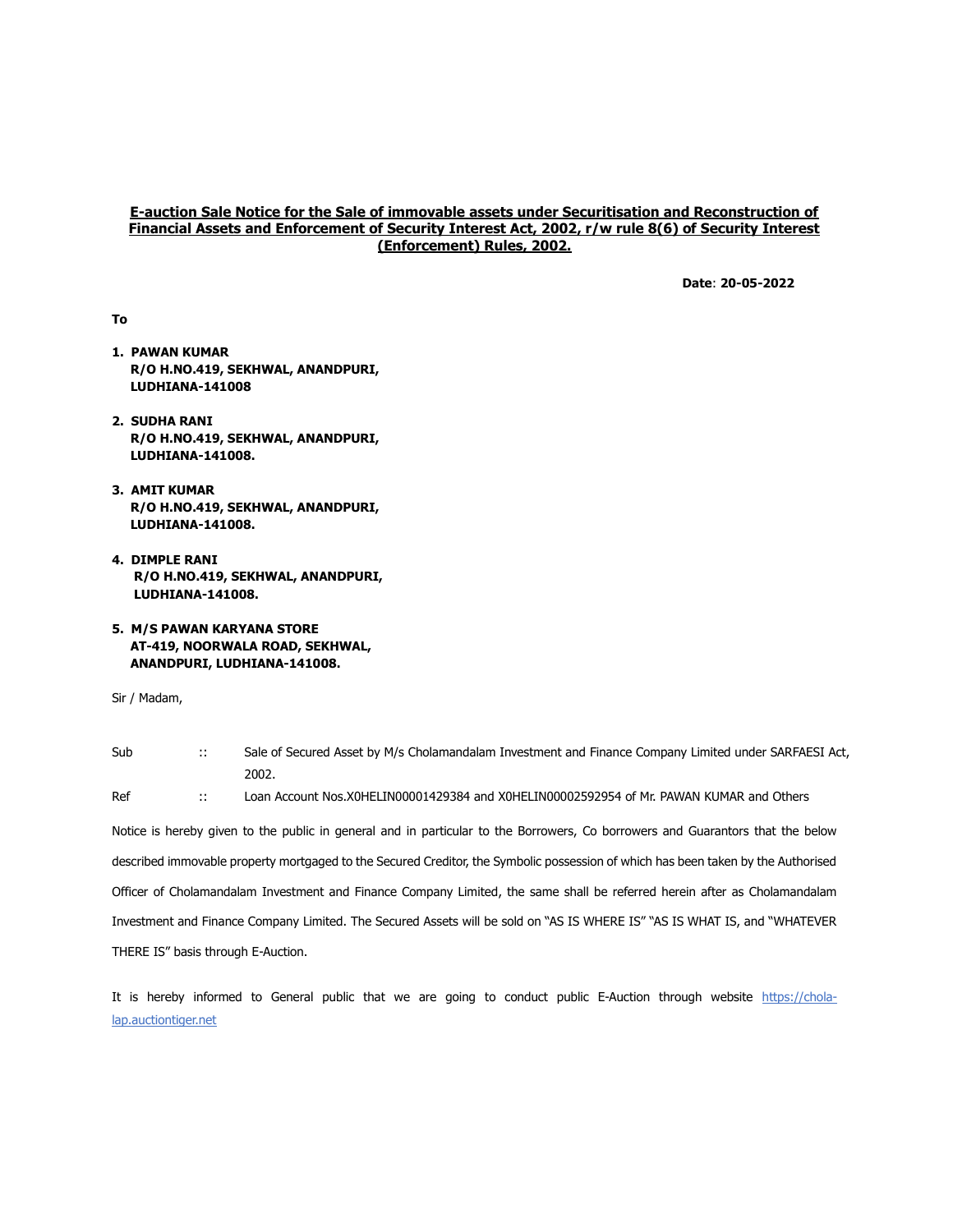The secured asset will be sold to one of the intending purchasers who offer the highest bid/purchase price, which shall not be less than the Reserve Price.

| <b>RESERVE PRICE</b>                  | Rs.30,00,000/-                           |
|---------------------------------------|------------------------------------------|
| <b>EMD</b>                            | Rs. 3,00,000/-                           |
| <b>E-AUCTION DATE AND TIME</b>        | 29-06-2022                               |
| <b>LAST DATE OF SUBMISSION OF EMD</b> | 23-06-2022                               |
| <b>BID INCREMENT AMOUNT (IN RS.)</b>  | Rs.25,000/-                              |
| DATE OF INSPECTION OF PROPERTY        | 22-06-2022 and 23-06-2022 (Till 5:00 PM) |

## DESCRIPTION OF THE IMMOVABLE PROPERTY [Secured Asset]

PROPERTY MEASURING 100 SQ.YDS, REGISTERED AS PER SALE DEED BEARING VASIKA NO.17528 DATED 20/03/2015, SITUATED AT VILLAGE TARAF SEKHEWAL, LOCALITY KNOWN AS "ANANDPURI COLONY" TEHSIL AND DISTRICT LUDHIANA.

We hereby give you notice that the aforesaid secured asset shall be sold by the undersigned if you fail to pay within 30 days from the date of service/publication of this notice, the entire outstanding loan amount aggregating to Rs.17,85,596.52/- and Rs.8,96,066.08/- Total Rs.26,81,662.60/-[Rupees Twenty Six Lakhs Eighty One Thousand Six Hundred Sixty Two and Paisa Sixty Only] as on 18-05-2022 together with further interest, penal interest, costs and charges thereon till the date of payment, as per agreed the terms and conditions mentioned in the Loan Agreement and other documents pertaining to the Loan availed by you. After expiry of 30 days, no further notice whatsoever will be given to you and the Secured Asset will be sold accordingly.

You may note that in case the Sale proceeds of such sale of the secured asset are not sufficient to cover the entire outstanding dues of the secured creditor, then you all are jointly and severally liable to pay the amount of such shortfall to the Secured Creditor.

## Terms & Conditions of E- Auction Sale: -

- 1. The auction sale will be 'Online E-Auction' Bidding through website https://sarfaesi.auctiontiger.net. on the dates as mentioned in the table above with further Extension of 5 Minutes.
- 2. The interested bidders are required to register themselves with the portal and obtain login ID and Password well in advance, which is mandatory for e-bidding, from auction service provider M/s E-Procurement Technologies Ltd. (Auction Tiger) Ahmadabad (Contact Person: Mr. Ram Sharma Cell No. 8000023297, Email : ramprasad@auctiontiger.net, Email. support@auctiontiger.net Please note that, Prospective bidders may avail online training on e-auction from their registered mobile number only.
- 3. The intending purchaser/bidder is required to submit amount of the Earnest Money Deposit (EMD) by way of Demand Draft/PAY ORDER drawn on any nationalized or scheduled Commercial Bank in favor of " Cholamandalam Investment and Finance Company Limited" payable at Chennai and register their name at https://chola-lap.auctiontiger.net and get user ID and password free of cost and get training on e-Auction from the service provider. After their Registration on the web-site, the intending purchaser/bidder is required to get the copies of the following documents submit {1. Copy of the DD copy/ Pay order; 2.Copy of PAN card and 3.Copy of proof of address (Passport, Driving License, Voter's I-Card or Aadhar Card, Ration Card, Electricity Bill, Telephone Bill, Registered Leave License Agreement)} by the last date of submission of the EMD(s) as mentioned in the sale notice and also submit hardcopy thereof at the Branch mentioned hereinabove.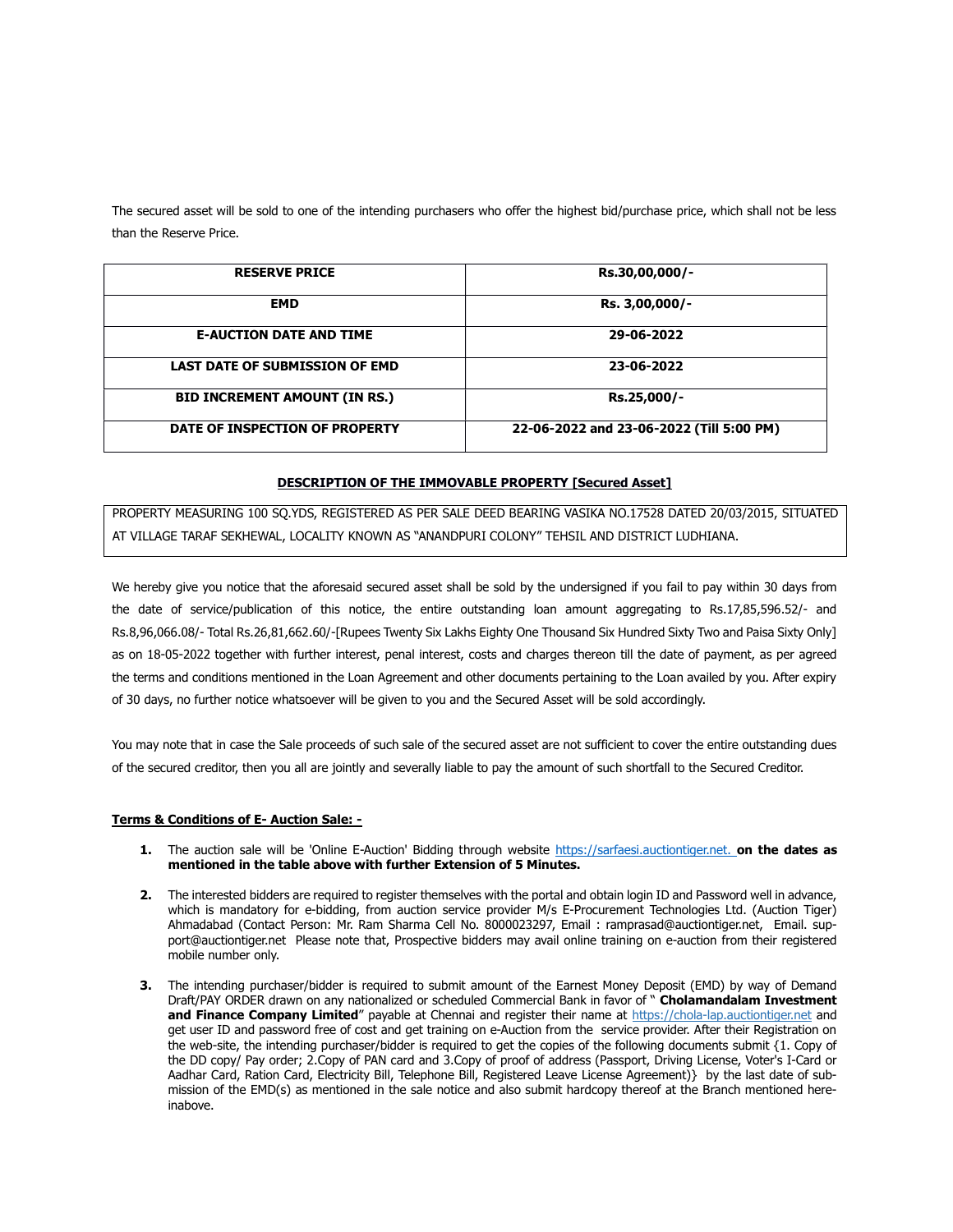- 4. Bid must be accompanied with EMD (Equivalent to 10% of the Reserve Price) by way of Demand Draft/ Pay order in favour of "Cholamandalam Investment and Finance Company Limited" payable AT Chennai.
- 5. Bids that are not filled up or Bids received beyond last date will be considered as invalid Bid and shall be summarily rejected. No interest shall be paid on the EMD. Once the bid is submitted by the Bidder, same cannot be withdrawn. However, EMD deposited by the unsuccessful bidder shall be refunded without interest.
- 6. The bid price to be submitted shall be above the Reserve Price along with increment value of Rs.25,000/- and the bidder shall further improve their offer in multiple of Rs.25,000/-. The property shall not be sold below the Reserve Price set by the Authorized Officer.
- 7. The successful bidder is required to deposit 25% of the sale price (inclusive of EMD) immediately but not later than next working day by Demand Draft drawn in favour of "Cholamandalam Investment and Finance Company Limited" payable AT Chennai and the balance amount of sale price shall be paid by the successful bidder within 15 days from the date of confirmation of sale by the Company. The EMD as well as Sale Price paid by the interested bidders shall carry no interest. The deposit of EMD or 10% of sale price, whatever may be the case shall be forfeited by the Company, if the successful bidder fails to adhere to terms of sale or commits any default.
- 8. On compliance of terms of Sale, Authorised officer shall issue "Sale Certificate" in favour of highest bidder. All the expenses related to stamp duty, registration charges, conveyance, TDS etc. to be borne by the purchaser.
- 9. Company does not take any responsibility to procure permission / NOC from any authority or under any other law in force in respect of property offered or any other dues i.e., outstanding water/electricity dues, property tax or other charges, if any.
- 10. The successful bidder shall bear all expenses including pending dues of any Development Authority, if any/ taxes/ utility bills etc. to the Municipal Corporation or any other authority/ agency and fees payable for stamp duty /registration fees etc. for registration of the Sale Certificate.
- 11. The Authorised Officer reserves the absolute right and discretion to accept or reject any or all the offers/bids or adjourn/cancel the sale without assigning any reason or modify any terms of sale without any prior notice. The immovable property shall be sold to the highest bidder. However, the Authorised Officer reserves the absolute discretion to allow interse bidding, if deemed necessary.
- 12. To the best of its knowledge and information, the Company is not aware of any encumbrances on the property to be sold except of the Company. However, interested bidders should make their own assessment of the property to their satisfaction. The Company does not in any way guarantee or makes any representation with regard to the fitness/title of the aforesaid property. For any other information, the Authorised Officer shall not be held responsible for any charge, lien, encumbrances, property tax or any other dues to the Government or anybody in respect of the aforesaid property.
- 13. Further interest will be charged as applicable, as per the loan documents on the amount outstanding in the notice and incidental expenses, costs, etc. is due and payable till its actual realization.
- 14. The notice is hereby given to the Borrower(s) / Mortgagor(s) to remain present personally at the time of sale and they can bring the intending buyer/purchasers for purchasing the immoveable property as described hereinabove, as per the particulars of the Terms and conditions of sale.
- 15. Online E-auction participation is mandatory in the auction process by making application in prescribed format which is available along-with the offer/tender document on the website. Bidders are advised to go through the website https://cholalap.auctiontiger.net for detailed terms and conditions of auction sale before submitting their bids and taking part in eauction sale proceedings. Online bidding will take place at web-site of organization as mentioned hereinabove, and shall be subject to the terms and conditions contained in the tender document. The Tender Document and detailed Terms and Conditions for the Auction may be downloaded from the website https://chola-lap.auctiontiger.net or the same may also be collected from the concerned Branch office of Cholamandalam Investment and Finance Company Limited. A copy of the Bid form along with the enclosure submitted online shall be handed over to Mr. Nawab Singh Mob. No. 93568 6166,